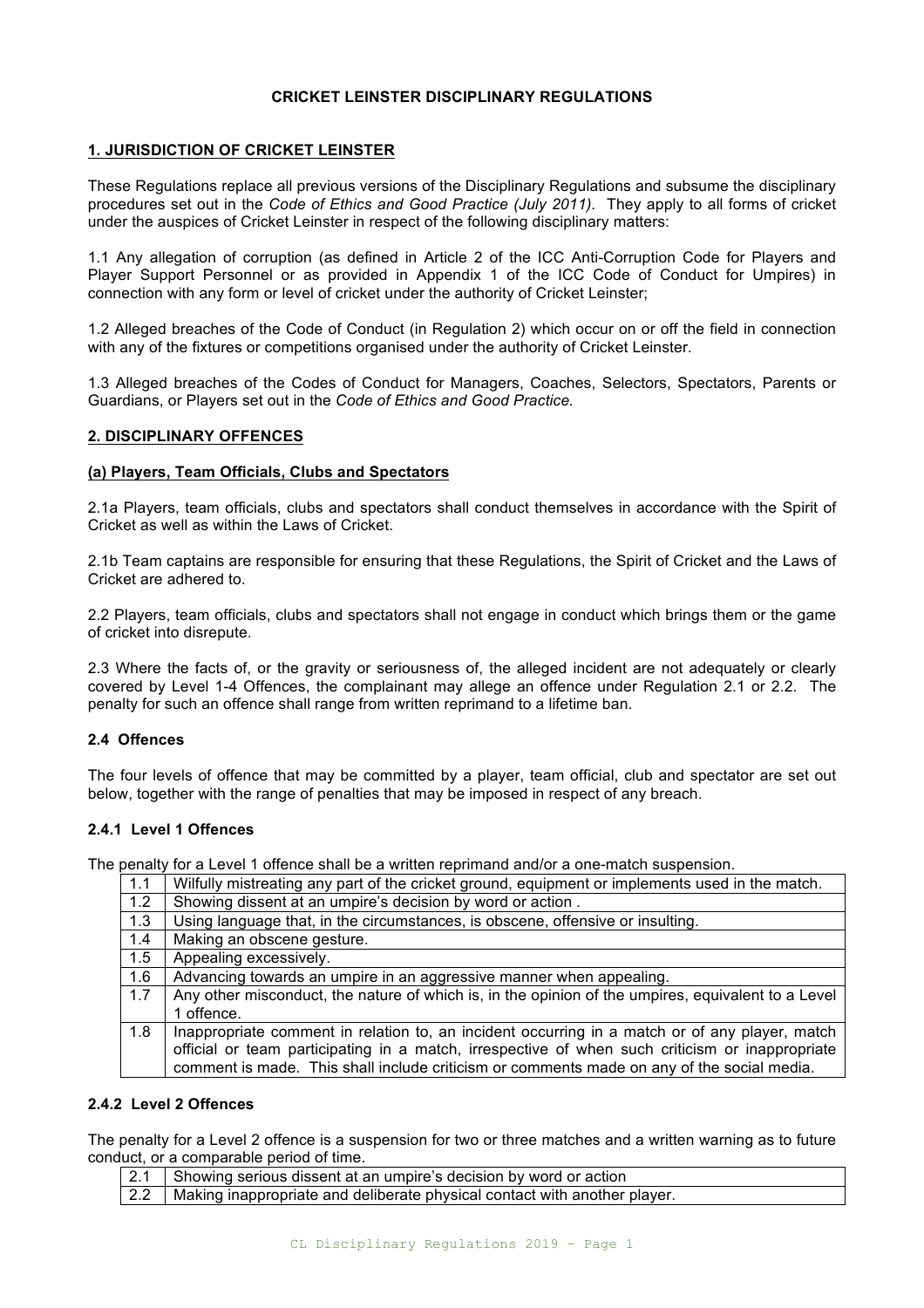| 2.3 | Throwing the ball at a player, umpire or another person in an inappropriate and dangerous          |
|-----|----------------------------------------------------------------------------------------------------|
|     | manner.                                                                                            |
| 2.4 | Using language or gesture to another player, umpire, team official or spectator that, in the       |
|     | circumstances, is obscene or of a seriously insulting nature.                                      |
| 2.5 | Any other misconduct, the nature of which is, in the opinion of the umpires, equivalent to a Level |
|     | 2 offence.                                                                                         |
| 2.6 | Any attempt by a captain to manipulate the result of a match for reasons of league position,       |
|     | bonus points, net run rate or otherwise.                                                           |
| 2.7 | Commission of two Level 1 offences within 12 months (including offences arising from separate      |
|     | incidents in the same match).                                                                      |

## **2.4.3 Level 3 Offences.**

The penalty for a Level 3 offence is a suspension for a minimum of four and a maximum of nine matches and a written warning as to future conduct, or a comparable period of time, up to three months.

| 3.1 | Intimidating an umpire by language or gesture.                                                   |
|-----|--------------------------------------------------------------------------------------------------|
| 3.2 | Threatening to assault a player or any other person except an umpire.                            |
| 3.3 | Threatening Using language or gestures that offend, insult, humiliate, intimidate, threaten,     |
|     | disparage or vilify another person on the basis of that person's race, religion, colour, descent |
|     | and national or ethnic origin.                                                                   |
| 3.4 | Commission of two Level 2 offences within 12 months (including offences arising from separate    |
|     | incidents in the same match).                                                                    |

## **2.4.4 Level 4 Offences.**

The penalty for a Level 4 offence is a suspension of a minimum of 10 matches and a written warning as to future conduct, or a comparable period of time, from three months to a lifetime ban.

| 4.1 | Threatening to assault an umpire.                                                                |
|-----|--------------------------------------------------------------------------------------------------|
| 4.2 | Making inappropriate and deliberate physical contact with an umpire.                             |
| 4.3 | Physically assaulting a player or any other person.                                              |
| 4.4 | Committing any other act of violence.                                                            |
| 4.5 | Using language or gestures that seriously offend, insult, humiliate, intimidate, threaten,       |
|     | disparage or vilify another person on the basis of that person's race, religion, colour, descent |
|     | and national or ethnic origin.                                                                   |
| 4.6 | Commission of two Level 3 offences within 12 months (including offences arising from separate    |
|     | incidents in the same match).                                                                    |

### **2.5 Corruption**

The penalty for an offence of corruption (as provided for in Regulation 1.1) shall be as provided in the ICC Anti-Corruption Code for Players and Player Support Personnel or the ICC Code of Conduct for Umpires, as appropriate.

The timeframes provided in these Regulations (2.4) shall not be applicable in relation to allegations of corruption.

### **Code of Ethics and Good Practice**

2.6 The duties and responsibilities of Managers, Coaches, Selectors, Club Officials, Spectators, Parents or Guardians and Players are set out in the *Code of Ethics and Good Practice.* Breach of any of these duties or responsibilities shall constitute a disciplinary offence.

2.7 If the complaint involves suspected abuse or a criminal offence, the Safeguarding Officer shall be consulted and, if they so determine, the matter shall be reported to the statutory authorities and removed from the jurisdiction of the Disciplinary Committee pending the outcome of any investigation and ensuing action by them. The Safeguarding Officer may, if they sees fit, suspend the person against whom the complaint has been made from involvement in cricket pending the outcome of this process.

2.8 The penalty for an offence under the *Code of Ethics and Good Practice* shall be one or more of the following:

• a written reprimand and warning as to future conduct;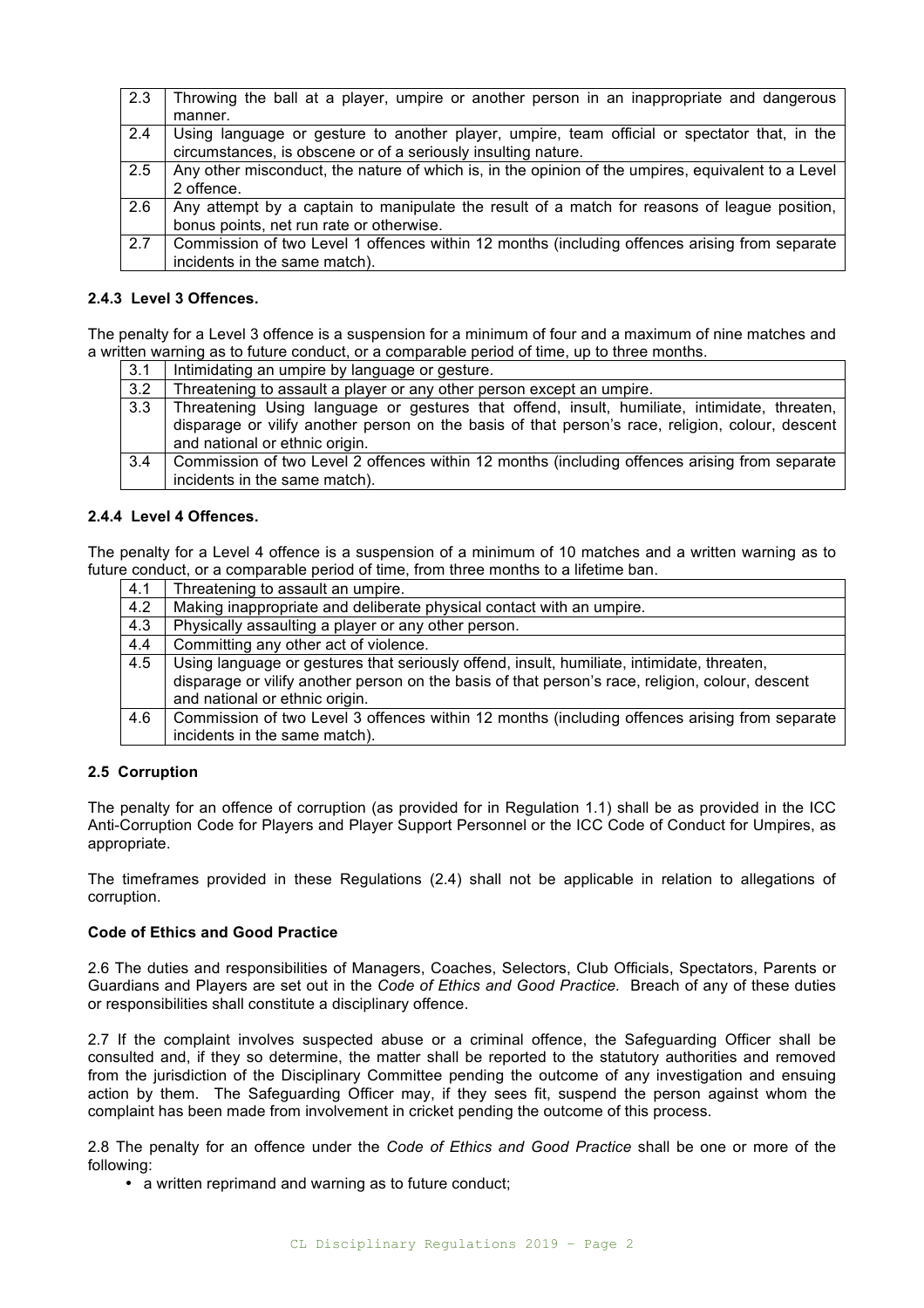- in the case of a Player or team captain, suspension from such matches or for such a period as may be specified;
- in the case of a Manager, Club Official, Coach or Selector, suspension from that role for such a period as may be specified;
- in the case of a Spectator, Parent or Guardian, suspension from attendance at matches and/or coaching sessions for such a period as may be specified.

## **(c) Clubs**

2.9 The following disciplinary offences may be committed by a club:

- 2.9.1 Failing adequately to control its players' behaviour.
- 2.9.2 Failing adequately to control its supporters' behaviour.
- 2.9.3 Failure of the club or its members to comply with their obligations under the *Code of Ethics & Good Practice.*

2.10 The penalty for such an offence shall be any one or more of:

- a written reprimand and warning as to future conduct;
- a requirement to play specified Cricket Leinster fixtures away from home for such a period as may be specified;
- suspension from specified Cricket Leinster competitions for such a period as may be specified;
- a fine of up to  $€500$ .

## **3. DISCIPLINARY COMMITTEE, SECRETARIES AND APPEAL COMMISSIONERS**

3.1 Cricket Leinster shall establish a Disciplinary Committee to which responsibility for disciplinary issues is allocated. It shall consist of seven members.

3.2 An Hon. Secretary to the Disciplinary Committee shall be elected at the AGM in November each year to deal with administrative matters arising under these Regulations. Three shall be a quorum for any hearing.

3.3 Cricket Leinster shall elect a Chair of the Decision Appeals Board at the AGM in November each year. The Board shall appoint up to 12 people to act on the Decision Appeals Board. Three shall be a quorum for a hearing. The DAB shall act according to the Management regulations of Cricket Leinster.

# **4. DISCIPLINARY PROCESS**

The person or club against whom a Complaint (as defined below) is made shall be "the Respondent".

### *The Complaint*

# **(a) Complaints against Players and/or Team Officials or against clubs under Regulation 2.9 or 2.10**

4.1 The statement setting out the alleged offence ("the Complaint") shall be in writing and must be sent to the Hon. Secretary of the Disciplinary Committee no later than seven days after the end of the match at which the alleged offence occurred. It may be sent by letter or email.

4.2 Where the alleged offence took place on the field of play or elsewhere within the sight and hearing of the Umpires, the Umpires must make a Complaint. Where the alleged offence was not so witnessed by the Umpires, the Complaint may be made by a duly authorised officer of the opposing club or of the Provincial Union in which the match took place.

### *Level 1 Offence*

4.3 If the Complaint relates only to a Level 1 Offence by a player, the Disciplinary Committee may deal with the matter on the basis of the documentation as follows, without a hearing:

- 4.3.1 They shall provide a copy of the Complaint to the player and invite a written submission from him.
- 4.3.2 Any such submission shall be received not more than five days from the date that the player receives a copy of the Complaint.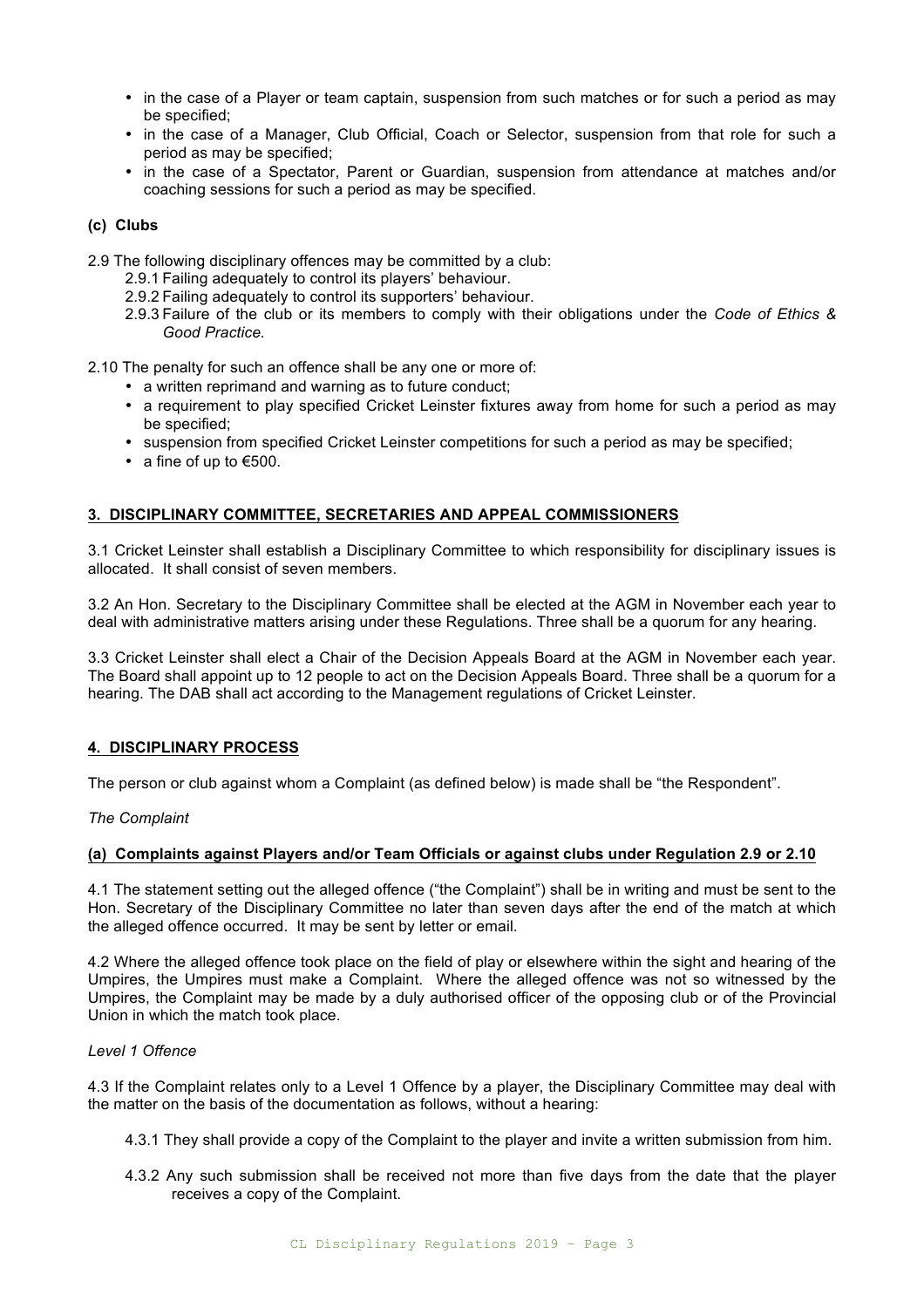4.3.3 Having received the player's written submission, or if none is forthcoming, the Committee shall reach a decision on the Complaint and advise the player in writing by letter or email of their decision and of any penalty, and forward a copy to the Honorary Secretary of the Respondent's club.

### **(b) Complaints under the** *Code of Ethics & Good Practice*

4.4 The Complaint shall be in writing and must be sent to the Hon. Secretary no later than seven days after the end of the match, coaching session or tournament at which the alleged offence occurred. It may be sent by letter or email.

4.5 The following shall have authority to make a Complaint:

Against a Manager, Coach or Selector – Another Manager, Coach or Selector, or a Parent or Guardian, or a duly authorised officer of the opposing club.

Against a Parent or Guardian – A Manager, Coach or Selector, or another Parent or Guardian, or a duly authorised officer of the opposing club.

Against a Player – A Manager, Coach or Selector, or the Parent or Guardian of another Player, or a duly authorised officer of the opposing club.

### **(c) Hearing**

The following shall apply to all offences other than Level 1 offences by a player dealt with under Regulation 4.3.

4.6 An individual panel ("Disciplinary Panel") comprised of at least three members of the Disciplinary Committee shall meet to adjudicate on the Complaint or Complaints. Where the Disciplinary Panel determines that an offence reported as higher than Level 1 is more appropriately a Level 1 offence, the Chairman of the Disciplinary Committee shall be entitled to apply Regulation 4.3 above, without the need to convene a hearing.

4.7 Each member shall have one vote. In the event of an equality of votes for any reason, the Chairman shall have a casting vote.

4.8 In appointing the Disciplinary Panel, the Disciplinary Committee shall, insofar as is practical, endeavour to ensure that no person is appointed who has a conflict of interest in relation to the Complaint or the Respondent.

4.9 The Disciplinary Panel shall have all powers necessary for, and incidental to, the exercise of its functions and, subject to these Regulations, it shall have the power to regulate its procedures.

4.10 The hearing shall be held as soon as reasonably practical and shall be confidential and held in private, unless the Disciplinary Panel decides otherwise.

4.11 The Disciplinary Panel may postpone or adjourn a hearing if appropriate, including to take any legal advice that it considers necessary, or if it considers it necessary to call evidence that was not available at the hearing.

4.12 The Respondent, or in the case of a club or spectator, a duly authorised officer of the club, shall be invited by the Hon. Secretary to attend the hearing. They shall be sent a copy of the Complaint and notified in writing of:

- (i) their entitlement to have the matter dealt with under Regulation 4.13.
- (ii) the place and time of the hearing;
- (iii) their entitlement to be accompanied to the hearing, at their own cost, by a supporter. The supporter may be a work colleague, fellow player, family member or friend (they are not entitled to be legally represented);
- (iv) where applicable, the requirement that any Respondent aged under 18 shall be accompanied at the hearing by a responsible adult (preferably their parent or guardian); and
- (v) their entitlement to call witnesses to give evidence at the hearing.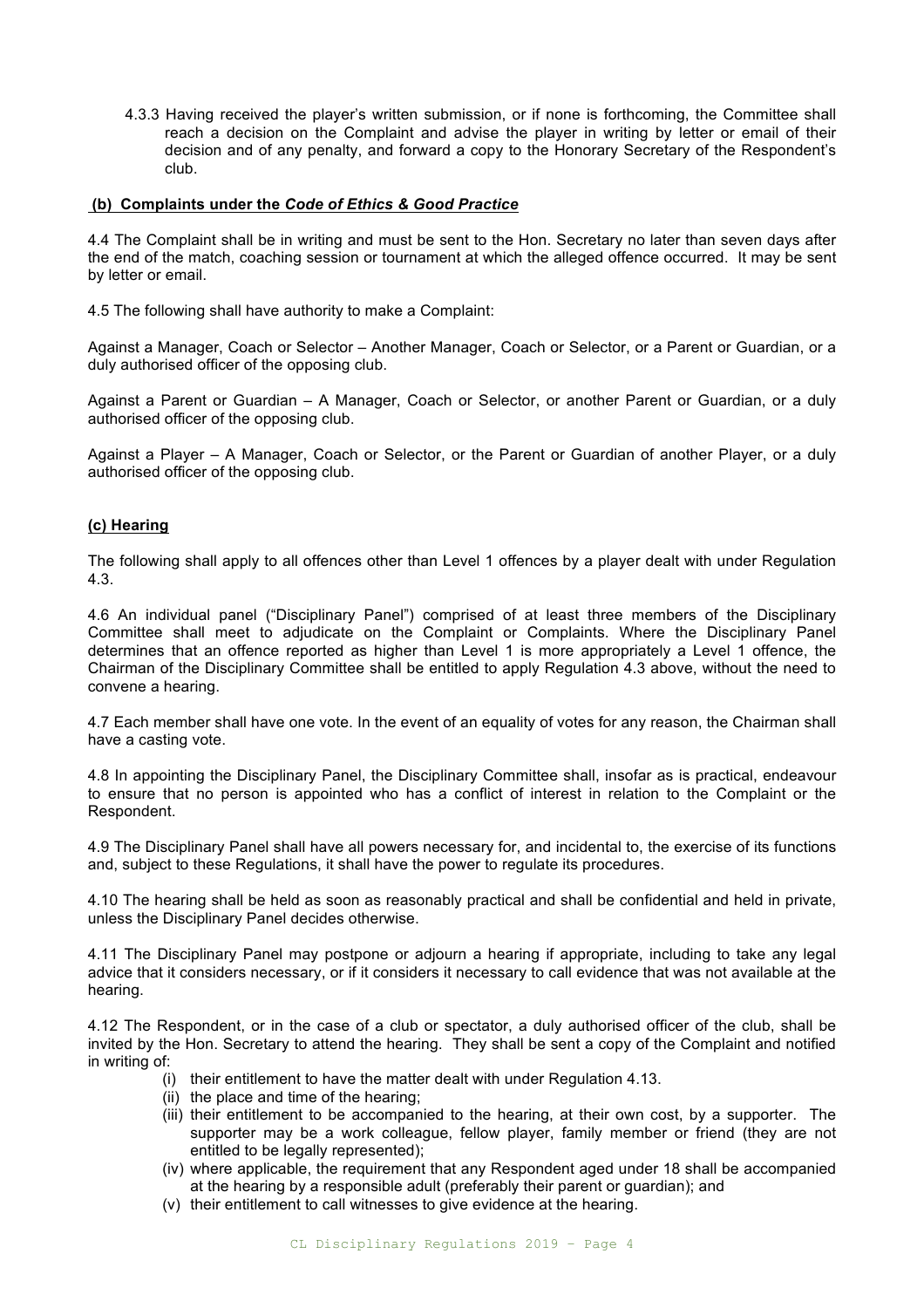Where the Respondent is aged under 18, the notification shall be sent to their parent or guardian.

4.13 For all offences other than Level 1 Offences, a Respondent may admit to the offence in writing to the Secretary and submit in writing any statement they wish to make as regards the appropriate penalty. In such circumstances, the Disciplinary Panel shall decide the penalty without the need for a hearing.

4.14 The Disciplinary Panel, at the request of the Respondent or on its own initiative, may require the Respondent and/or the person making the Complaint to supply it, within such time as it determines, with further particulars of the incident(s) giving rise to the Complaint, including details of all witnesses whom the Respondent intends to call at any hearing together with details of the evidence to be given by those witnesses, and the Respondent and/or the person making the Complaint shall comply with that direction.

4.15 Any failure by a Respondent to comply with any requirement or direction of the Disciplinary Panel, including those requirements or directions to be complied with within a time period, shall not prevent the Disciplinary Panel from proceeding and such failure may be taken into consideration by the Disciplinary Panel when making its decision.

4.16 The Disciplinary Panel shall have the power to decide on the admissibility, relevance and weight of any evidence and shall not be bound by any legal rules in relation to such matters. Facts may be established by any reliable means, including admissions.

4.17 The Respondent's supporter may advise the Respondent during the hearing, may question witnesses and make representations on the respondent's behalf, and may seek procedural guidance from the Disciplinary Panel. They shall not answer questions on the Respondent's behalf.

4.18 Any failure by the Respondent or their supporter to attend a hearing after notification shall not prevent the Disciplinary Panel from proceeding with the hearing in their absence.

### **5. THE DECISION AND PENALTY**

5.1 For the avoidance of doubt, although a Complaint may categorise an offence as a Level 1 or other category of offence, a Disciplinary Panel shall not be bound by that categorisation and may decide that another category of offence, and therefore penalty, is appropriate.

5.2 The standard of proof shall be whether the Disciplinary Panel is comfortably satisfied, bearing in mind the seriousness of the allegation that is made, that the alleged offence has been committed. This standard of proof shall be determined on a sliding scale from a mere balance of probability (for the least serious offences) up to a very high probability (for the most serious offences).

5.3 After hearing the evidence the Disciplinary Panel shall, where appropriate, retire to consider its decision. The Chairman shall then give the Disciplinary Panel's decision orally to the Respondent.

5.4 In deciding the penalty, the Disciplinary Panel shall have regard to any prior disciplinary record of the Respondent.

5.5 The oral decision shall be confirmed in writing to the Respondent (in the case of a Respondent aged under 18, their parent or guardian) within seven days by letter or email, and a copy forwarded to the Honorary Secretary of the Respondent's club.

# **6. APPEAL PROCESS**

6.1 A Respondent may appeal from the decision of the Disciplinary Panel as to the finding of liability, the penalty imposed or both.

6.2 Notice of any appeal must be made in writing to the Hon. Secretary of the Appeals Committee, mary.sharp@cricketleinster.ie not later than three days following receipt of the decision. The appeal must contain the following, and a deposit of €100 which is refundable should the appeal be successful.

- (i) The date of the relevant decision appealed against;
- (ii) The specific aspect(s) and part(s) of the decision being challenged;